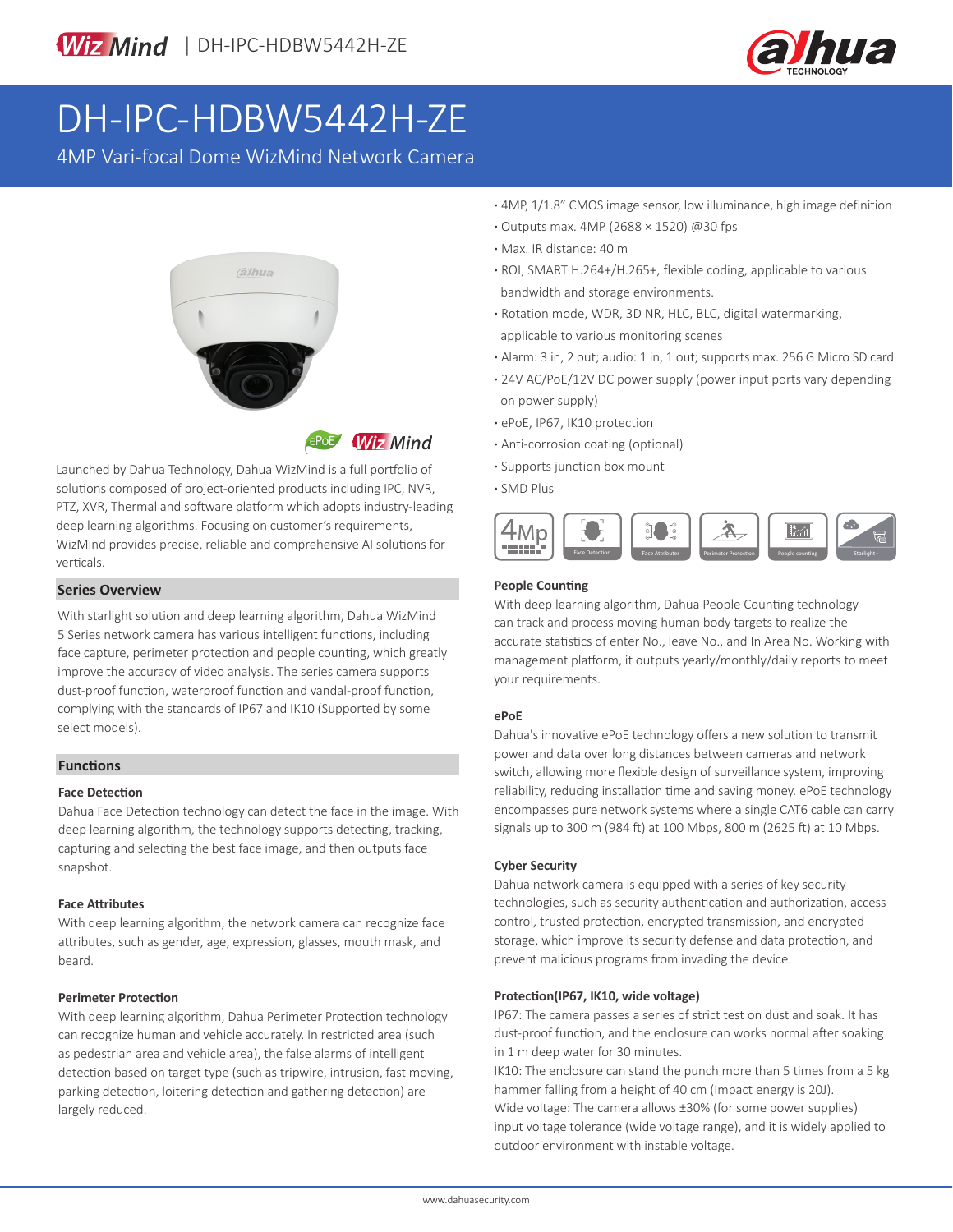# Wiz Mind | DH-IPC-HDBW5442H-ZE

| <b>Technical Specification</b>                 |      |                                                                                                                                                                                                                                                                                                    |                               |                                |                                                                                  |                           | Support the counting of enter number, leave number                                                                                                                                                                                                                                  |                                                                                                                                                                                        |
|------------------------------------------------|------|----------------------------------------------------------------------------------------------------------------------------------------------------------------------------------------------------------------------------------------------------------------------------------------------------|-------------------------------|--------------------------------|----------------------------------------------------------------------------------|---------------------------|-------------------------------------------------------------------------------------------------------------------------------------------------------------------------------------------------------------------------------------------------------------------------------------|----------------------------------------------------------------------------------------------------------------------------------------------------------------------------------------|
| Camera                                         |      |                                                                                                                                                                                                                                                                                                    |                               |                                | and pass number, and displaying and outputting yearly/<br>monthly/daily reports. |                           |                                                                                                                                                                                                                                                                                     |                                                                                                                                                                                        |
| Image Sensor                                   |      | $1/1.8$ " CMOS                                                                                                                                                                                                                                                                                     |                               |                                |                                                                                  |                           | People Counting                                                                                                                                                                                                                                                                     | Support the counting of number in area, and 4 rules<br>configuration. Count number of people or stay time and<br>link alarm.                                                           |
| Max. Resolution                                |      | 2688 (H) $\times$ 1520 (V)                                                                                                                                                                                                                                                                         |                               |                                |                                                                                  |                           | Support queue management, and 4 rules configuration.<br>Count number of people or stay time and link alarm.                                                                                                                                                                         |                                                                                                                                                                                        |
| <b>ROM</b>                                     |      | 128 MB                                                                                                                                                                                                                                                                                             |                               |                                |                                                                                  |                           | Work together with Smart NVR to perform refine                                                                                                                                                                                                                                      |                                                                                                                                                                                        |
| <b>RAM</b>                                     |      | 1 GB                                                                                                                                                                                                                                                                                               |                               |                                |                                                                                  |                           | Intelligent Search                                                                                                                                                                                                                                                                  | intelligent search, event extraction and merging to event<br>videos.                                                                                                                   |
| <b>Scanning System</b>                         |      | Progressive                                                                                                                                                                                                                                                                                        |                               |                                |                                                                                  |                           | Video                                                                                                                                                                                                                                                                               |                                                                                                                                                                                        |
| <b>Electronic Shutter Speed</b>                |      |                                                                                                                                                                                                                                                                                                    | Auto/Manual 1/3 s-1/100,000 s |                                |                                                                                  |                           |                                                                                                                                                                                                                                                                                     | H.265; H.264; H.264H; H.264B; MJPEG (only supported                                                                                                                                    |
| Min. Illumination                              |      | 0.003 Lux@F1.8 (Color, 30IRE)<br>0.0003 Lux@F1.8 (B/W, 30IRE)<br>0 Lux (Illuminator on)                                                                                                                                                                                                            |                               |                                |                                                                                  |                           | Video Compression<br><b>Smart Codec</b>                                                                                                                                                                                                                                             | by the sub stream)<br>Smart H.265+/H.264+                                                                                                                                              |
| S/N Ratio                                      |      | $>$ 56 dB                                                                                                                                                                                                                                                                                          |                               |                                |                                                                                  |                           | Main stream: 2688 × 1520 (1 fps-25/30 fps)<br>$1920 \times 1080$ (1 fps-50/60 fps)<br>Sub stream: D1 (1 fps-50/60 fps)<br>Third stream: 1080p (1 fps-25/30 fps)<br>*The values above are the max. frame rates of each<br>stream; for multiple streams, the values will be subjected |                                                                                                                                                                                        |
| <b>Illumination Distance</b>                   |      | 40 m (131.2 ft) (IR LED)                                                                                                                                                                                                                                                                           |                               |                                |                                                                                  |                           |                                                                                                                                                                                                                                                                                     | Video Frame Rate                                                                                                                                                                       |
| Illuminator On/Off Control                     |      | Auto/Manual                                                                                                                                                                                                                                                                                        |                               |                                |                                                                                  |                           |                                                                                                                                                                                                                                                                                     |                                                                                                                                                                                        |
| Illuminator Number                             |      | $3$ (IR LED)                                                                                                                                                                                                                                                                                       |                               |                                |                                                                                  |                           |                                                                                                                                                                                                                                                                                     | to the total encoding capacity.                                                                                                                                                        |
| Pan/Tilt/Rotation Range                        |      | Pan: 0°-355°<br>Tilt: 0°-80°                                                                                                                                                                                                                                                                       |                               |                                |                                                                                  |                           | <b>Stream Capability</b>                                                                                                                                                                                                                                                            | 3 streams                                                                                                                                                                              |
| Lens                                           |      | Rotation: 0°-355°                                                                                                                                                                                                                                                                                  |                               |                                |                                                                                  |                           | Resolution                                                                                                                                                                                                                                                                          | 2688 × 1520; 2560 × 1440; 2304 × 1296; 1080p (1920 ×<br>1080); 1.3M (1280 × 960); 720p (1280 × 720); D1 (704<br>× 576/704 × 480); VGA (640 × 480); CIF (352 × 288/352<br>$\times$ 240) |
| Lens Type                                      |      | Motorized vari-focal                                                                                                                                                                                                                                                                               |                               |                                |                                                                                  |                           | <b>Bit Rate Control</b>                                                                                                                                                                                                                                                             | CBR/VBR                                                                                                                                                                                |
| Mount Type                                     |      | $\phi$ 14                                                                                                                                                                                                                                                                                          |                               |                                |                                                                                  |                           | Video Bit Rate                                                                                                                                                                                                                                                                      | H.264: 32 kbps-8192 kbps                                                                                                                                                               |
| Focal Length                                   |      | $2.7$ mm $-12$ mm                                                                                                                                                                                                                                                                                  |                               |                                |                                                                                  |                           | Day/Night                                                                                                                                                                                                                                                                           | H.265: 32 kbps-8192 kbps<br>Auto (ICR)/Color/B/W                                                                                                                                       |
| Max. Aperture                                  |      | F1.8 (Constant)                                                                                                                                                                                                                                                                                    |                               |                                |                                                                                  |                           | <b>BLC</b>                                                                                                                                                                                                                                                                          | Yes                                                                                                                                                                                    |
| Field of View                                  |      | Horizontal: 107°-44°<br>Vertical: 69°-29°<br>Diagonal: 134°-53°                                                                                                                                                                                                                                    |                               |                                |                                                                                  |                           | <b>HLC</b>                                                                                                                                                                                                                                                                          | Yes                                                                                                                                                                                    |
| Iris Type                                      |      | Auto                                                                                                                                                                                                                                                                                               |                               |                                |                                                                                  |                           | <b>WDR</b>                                                                                                                                                                                                                                                                          | 140 dB                                                                                                                                                                                 |
| Close Focus Distance                           |      | W/T: 1.2 m (3.9 ft)                                                                                                                                                                                                                                                                                |                               |                                |                                                                                  |                           | Scene Self-adaptation<br>(SSA)                                                                                                                                                                                                                                                      | Yes                                                                                                                                                                                    |
|                                                | Lens | Detect<br>57.0 m                                                                                                                                                                                                                                                                                   | Observe<br>23.0 m             | Recognize<br>11.0 <sub>m</sub> | Identify<br>5.7 <sub>m</sub>                                                     |                           | White Balance                                                                                                                                                                                                                                                                       | Auto/natural/street lamp/outdoor/manual/regional<br>custom                                                                                                                             |
| <b>DORI</b><br>Distance                        | W    | (131.2 ft)                                                                                                                                                                                                                                                                                         | (75.5 ft)                     | (36.1 ft)                      | (18.7 ft)                                                                        |                           | Gain Control                                                                                                                                                                                                                                                                        | Auto/Manual                                                                                                                                                                            |
|                                                | Τ    | 130.7 m<br>(428.8 ft)                                                                                                                                                                                                                                                                              | 52.0 m<br>(170.6 ft)          | 26.0 m<br>(85.3 ft)            | 13.0 m<br>(42.7 ft)                                                              |                           | Noise Reduction                                                                                                                                                                                                                                                                     | 3D NR                                                                                                                                                                                  |
| Smart Event                                    |      |                                                                                                                                                                                                                                                                                                    |                               |                                |                                                                                  |                           | <b>Motion Detection</b>                                                                                                                                                                                                                                                             | OFF/ON (4 areas)                                                                                                                                                                       |
| Abandoned object; missing object<br><b>IVS</b> |      |                                                                                                                                                                                                                                                                                                    |                               |                                |                                                                                  | Region of Interest (RoI)  | Yes (4 areas)                                                                                                                                                                                                                                                                       |                                                                                                                                                                                        |
| Heat Map                                       |      | Yes                                                                                                                                                                                                                                                                                                |                               |                                |                                                                                  |                           | Electronic Image<br>Stabilization (EIS)                                                                                                                                                                                                                                             | Yes                                                                                                                                                                                    |
| Professional, intelligent                      |      |                                                                                                                                                                                                                                                                                                    |                               |                                |                                                                                  | <b>Smart Illumination</b> | Yes                                                                                                                                                                                                                                                                                 |                                                                                                                                                                                        |
| <b>IVS (Perimeter Protection)</b>              |      | Tripwire; intrusion; fast moving (the three functions<br>support the classification and accurate detection<br>of vehicle and human); loitering detection; people<br>gathering; parking detection                                                                                                   |                               |                                |                                                                                  |                           | Defog                                                                                                                                                                                                                                                                               | Yes                                                                                                                                                                                    |
|                                                |      |                                                                                                                                                                                                                                                                                                    |                               |                                |                                                                                  |                           | Image Rotation                                                                                                                                                                                                                                                                      | 0°/90°/180°/270°                                                                                                                                                                       |
|                                                |      | Face detection; track; optimization; snapshot; report high<br>quality picture; face enhancement; face exposure; face<br>attribute extract, 6 attributes and 8 expressions: Gender,<br>age, glasses, expressions (anger, calm, happiness,<br>sadness, disgust, surprise, confusion and fear), mask, |                               |                                |                                                                                  |                           | Mirror                                                                                                                                                                                                                                                                              | Yes                                                                                                                                                                                    |
|                                                |      |                                                                                                                                                                                                                                                                                                    |                               |                                |                                                                                  |                           | <b>Privacy Masking</b>                                                                                                                                                                                                                                                              | 4 areas                                                                                                                                                                                |
| <b>Face Detection</b>                          |      |                                                                                                                                                                                                                                                                                                    |                               |                                |                                                                                  |                           | Audio                                                                                                                                                                                                                                                                               |                                                                                                                                                                                        |

Audio Compression PCM; G.711a; G.711Mu; G.726; G.723

beard; face matting setting: face, single inch photo; three snapshot methods: real-time snapshot, optimization snapshot, quality priority; face angle filter; optimization

time setting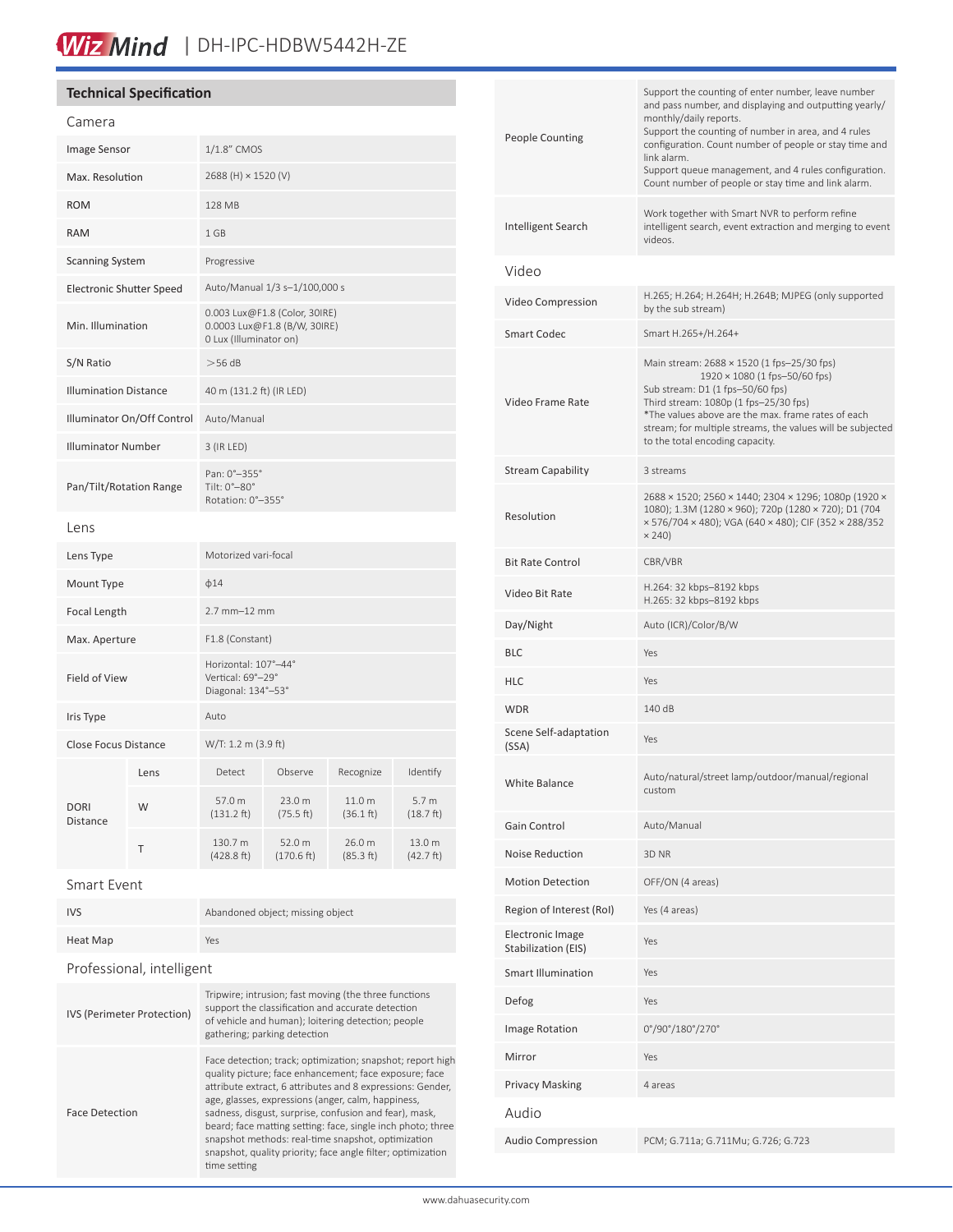#### Alarm

| Alarm Event        | No SD card; SD card full; SD card error; network<br>disconnection; IP conflict; illegal access; motion<br>detection; video tampering; defocus detection; scene<br>changing; intrusion; tripwire; abandoned object;<br>missing object; fast moving; parking detection; loitering<br>detection; people gathering; input abnormal detection;<br>intensity change detection; people counting; face<br>detection; people counting in area; stay alarm; people<br>No. exception detection; queue management |
|--------------------|-------------------------------------------------------------------------------------------------------------------------------------------------------------------------------------------------------------------------------------------------------------------------------------------------------------------------------------------------------------------------------------------------------------------------------------------------------------------------------------------------------|
| Network            |                                                                                                                                                                                                                                                                                                                                                                                                                                                                                                       |
| Network            | RJ-45 (10/100 Base-T)                                                                                                                                                                                                                                                                                                                                                                                                                                                                                 |
| <b>SDK and API</b> | Yes                                                                                                                                                                                                                                                                                                                                                                                                                                                                                                   |

| SDK and API           | Yes                                                                                                                                                                                                                                                                   |
|-----------------------|-----------------------------------------------------------------------------------------------------------------------------------------------------------------------------------------------------------------------------------------------------------------------|
| <b>Cyber Security</b> | Video encryption; firmware encryption; configuration<br>encryption; Digest; WSSE; account lockout; security logs;<br>IP/MAC filtering; generation and importing of X.509<br>certification; syslog; HTTPS; 802.1x; trusted boot; trusted<br>execution; trusted upgrade |
| Protocol              | IPv4; IPv6; HTTP; TCP; UDP; ARP; RTP; RTSP; RTCP;<br>RTMP; SMTP; FTP; SFTP; DHCP; DNS; DDNS; QoS; UPnP;<br>NTP; Multicast; ICMP; IGMP; NFS; SAMBA; PPPoE; SNMP                                                                                                        |
| Interoperability      | ONVIF (Profile S/Profile G/Profile T); CGI; Milestone;<br>Genetec; P2P                                                                                                                                                                                                |
| User/Host             | 20 (Total bandwidth: 80 M)                                                                                                                                                                                                                                            |
| Storage               | FTP; SFTP; Micro SD card (support max. 256 G); NAS                                                                                                                                                                                                                    |

#### Structure

| Casing            | Metal                             |
|-------------------|-----------------------------------|
| <b>Dimensions</b> | 129.1 mm × 0157.9mm (5.1"× 06.2") |
| Net Weight        | 1500.0 g (3.3 lb)                 |
| Gross Weight      | 1600.0 g $(3.5 \text{ lb})$       |

| <b>Ordering Information</b> |                      |                                                     |  |  |
|-----------------------------|----------------------|-----------------------------------------------------|--|--|
| Type                        | Model                | Description                                         |  |  |
|                             | DH-IPC-HDRW5442HP-7F | 4MP Vari-focal Dome WizMind<br>Network Camera, PAL  |  |  |
| 4MP                         | DH-IPC-HDBW5442HN-ZF | 4MP Vari-focal Dome WizMind<br>Network Camera, NTSC |  |  |
| Camera                      | IPC-HDBW5442HP-7F    | 4MP Vari-focal Dome WizMind<br>Network Camera, PAL  |  |  |
|                             | IPC-HDBW5442HN-7F    | 4MP Vari-focal Dome WizMind<br>Network Camera, NTSC |  |  |
|                             | <b>PFA773</b>        | Wall Mount                                          |  |  |
|                             | PFR211W              | Pole Mount                                          |  |  |
|                             | <b>PFA152-F</b>      | Pole Mount                                          |  |  |
| Accessories<br>(Optional)   | <b>PFA101</b>        | <b>Ceiling Mount</b>                                |  |  |
|                             | PFB300C              | <b>Ceiling Mount</b>                                |  |  |
|                             | PFM900-F             | Integrated Mount Tester                             |  |  |
|                             | <b>PFM321D</b>       | 12V 1A Power Adapter                                |  |  |

### **Accessories**

## **Optional**



PFA773 Wall Mount



PFB211W Pole Mount

Ceiling Mount



Ceiling Mount



PFA101

PFM321D 12V 1A Power Adapter





PFM900-E Integrated Mount Tester

| <b>Browser</b>      | Chrome<br>Firefox<br>Safari: Safari 12 and later                                                                                                                                                                                    |
|---------------------|-------------------------------------------------------------------------------------------------------------------------------------------------------------------------------------------------------------------------------------|
| Management Software | Smart PSS; DSS; DMSS                                                                                                                                                                                                                |
| Mobile Phone        | IOS; Android                                                                                                                                                                                                                        |
| Certification       |                                                                                                                                                                                                                                     |
| Certification       | CE-LVD: EN62368-1, EN60950-22 (optional)<br>CE-EMC: Electromagnetic Compatibility Directive<br>2014/30/EU<br>FCC: 47 CFR FCC Part 15, Subpart B<br>UL/CUL: UL60950-1 CAN/CSA C22.2 No.60950-1-07, UL<br>50E NEMA Type 4X (optional) |
| Port                |                                                                                                                                                                                                                                     |
| Audio Input         | 1 channel (terminal)                                                                                                                                                                                                                |
| Audio Output        | 1 channel (terminal)                                                                                                                                                                                                                |
| Alarm Input         | 3 channels in: 5mA 3V-5V DC                                                                                                                                                                                                         |
| Alarm Output        | 2 channels out: 300mA 12V DC                                                                                                                                                                                                        |
| Power               |                                                                                                                                                                                                                                     |
| Power Supply        | 12V DC (±25%)/24V AC (±30%)/PoE (802.3af)/ePoE                                                                                                                                                                                      |
|                     | Basic power consumption: 3.6W (12V DC); 3.1W (24V<br>AC); 4.4W (PoE)                                                                                                                                                                |

Max. power consumption (H.265 + max. stream + intelligent function + IR LED + focus): 11.7W (12V DC);

11.3W (24V AC); 11.9W (PoE)

Operating Conditions –30°C to +60°C (–22°F to +140°F)/Less than 95% RH

Protection Grade IP67, IK10, Anti-Corrosion Protection: NEMA 4X (optional)

Strorage Conditions –40°C to +60°C (–40°F to +140°F)

Power Consumption

Environment

IE: IE8 and later